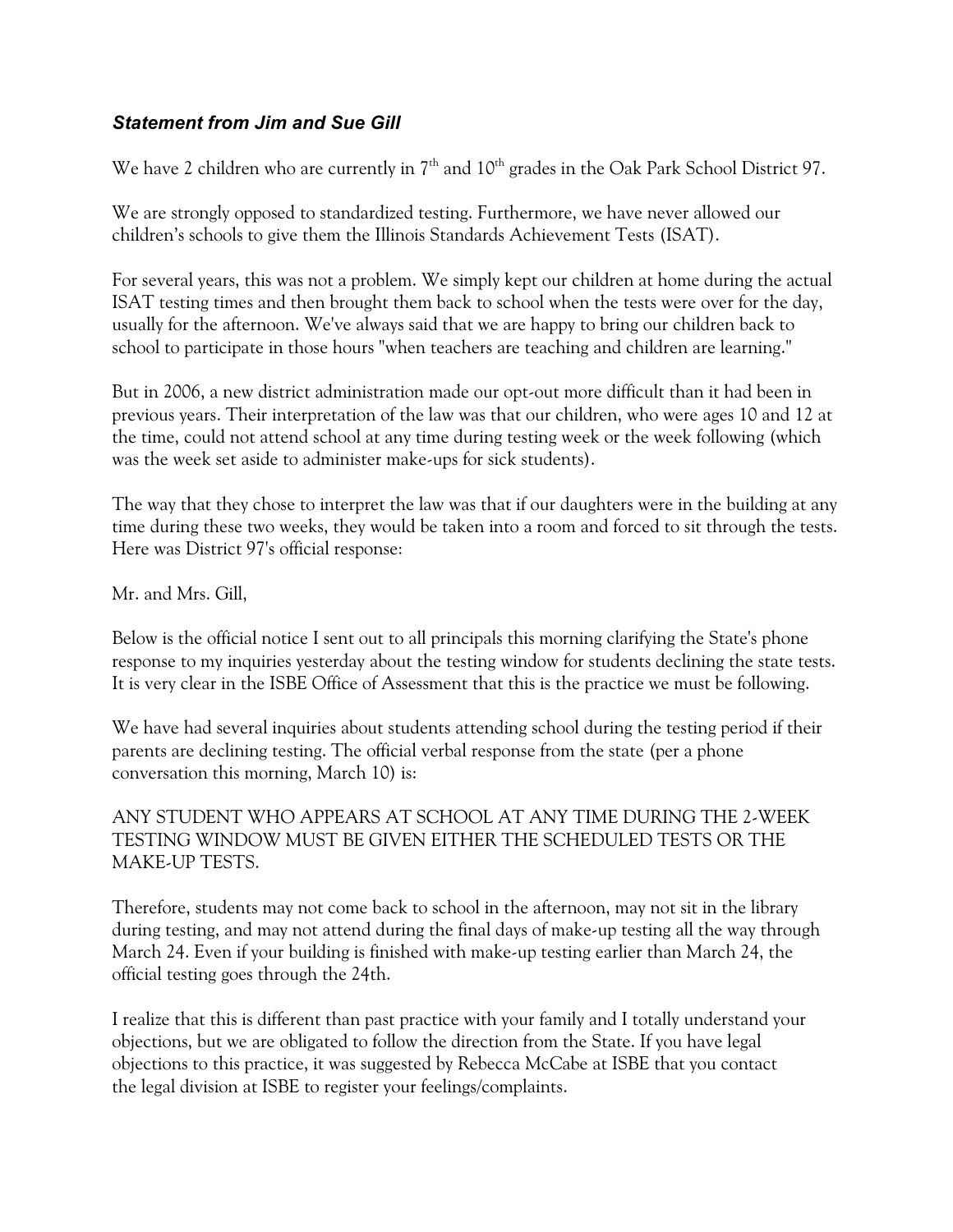I'm sorry that we are unable to accommodate your request for partial attendance during the testing period.

Kevin Anderson

\*\*\*\*

This, of course, was not acceptable to us and we chose to keep our daughters out of school for the entire two weeks (which was followed by spring break....so we had a three week break).

While we were not able to work out any compromise with our district in 2006, we made sure that we pressed this issue so that we could ensure a different outcome for 2007. We had some direct communication with ISBE at this time. Our question to them was specific: "If a parent is willing to accept an unexcused absence for a child (as we are) for the 1/2 day that the test is being administered, but is willing to bring the child back to school for the remaining 1/2 day of school (when no test is being administered)..... is it the state's intention that the child should not be allowed into school for that remaining 1/2 day? Furthermore, is it the state's intention that the child should not be allowed back into school during 'make-up' week ....when tests are administered to those children who were ill during regularly scheduled testing times?"

Their response was:

Dear Mr. and Mrs. Gill,

Your email was forwarded to me for reply. You ask whether it is the state's intention that students should not be allowed back into school for the remainder of the testing day or during the make-up window. There is no intention on the part of ISBE to have students miss school unless absolutely necessary. Having stated that, I encourage you to reconsider your child/children's participation in the state assessments.

Sincerely, Renee Vilatte Assistant Legal Advisor, ISBE

With this in hand and the help of our state senator, Don Harmon, who spoke with District 97 officials, we were able to convince the district that they had misinterpreted the state's intent in not allowing our daughters to be in school after testing was completed. The district actually revised their attendance policy to allow for parents to opt their children out of the ISAT (see http://www.neola.com/oakpark97-il/)

Here is an excerpt from the letter we received from Oak Park administrator Kevin Anderson:

Based on conversations with representatives of the Illinois State Board of Education and the Oak Park District 97 School Board, my department was asked to put together procedures for dealing with requested testing waivers pertaining to the ISAT.